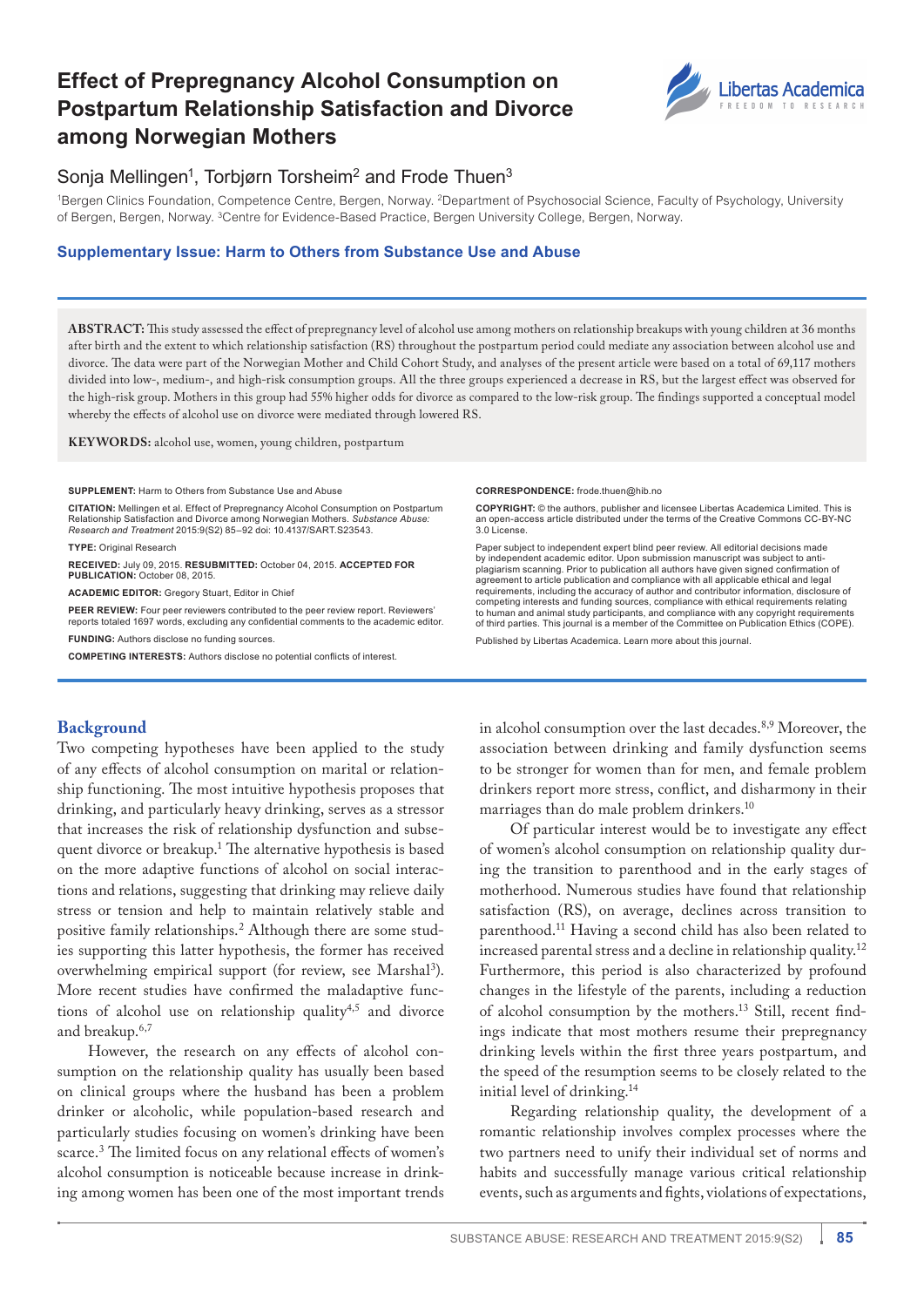and incompatible needs and wishes.15 Hence, the relationship is contingent on the partners' abilities to communicate well and take each other's perspective when negotiating, managing, and solving disagreements, problems, and conflicts. These abilities are put to the test when the couple have a child, perhaps especially with the firstborn child, and the frequently observed decline in RS during the transition to parenthood may be due to the strain and conflicts created by role negotiations.16 In keeping with this, the most commonly reported conflict between spouses after birth is related to the division of childcare.17

Adding alcohol consumption to these tasks may interfere with the mothers' ability to communicate and negotiate with their partners and thus to manage any problems or conflicts. This may particularly be the case if the mother is a heavy drinker. In that case, we may expect communication and negotiation abilities to be reduced.18 Heavy drinking may also, in itself, produce conflicts between the partners, reduce the quality of the couple relationship, and increase the risk of relationship breakup.19 On the other hand, smaller amount of alcohol use may serve as a kind of coping strategy or selfmedication,20 particularly when engaging in new social roles and in relation to lack of social support.<sup>21</sup> Applied to mothers in the transition to parenthood and mothers with young children, this could perhaps mitigate any strains related to lack of support by their partner and therefore be positively associated with RS and negatively associated with divorce or breakups.

The aim of present study was to assess the extent to which alcohol consumption before pregnancy may influence women's RS throughout the infant and toddler years and predict divorce. The study was carried out in a Norwegian context, characterized by a family support policy aiming at parents with young children that is more generous than in most other countries,22 including full payment for 10 months or 80% for 12 months during maternity leave (which can be shared by the parents in various ways). All families also receive a monthly cash benefit for each child up to 18 years of age and a cashfor-care benefit if the parents do not use publicly subsidized childcare during the child's first and second year of age. Additionally, all parents have the right to avail paid leave to care for sick children. These family support schemes could possibly mitigate some of the strains related to parenting infants and young children, indicating less pressure on the couple. Thus, testing these associations in the Norwegian context might be considered as a conservative approach. If the associations correspond with the findings from the USA and other countries, it would suggest that these findings are robust even in the most supportive environments. More detailed knowledge on these associations may add to our general understanding of the link between alcohol consumption and relationship quality and could be of particular value to alcohol prevention measures targeting expectant mothers, as well as to relationship education programs for couples in transition to parenthood and in the early stages of parenthood. More specifically, the

current study tested a conceptual model whereby the effects of alcohol use on divorce at 36 months postpartum are mediated through lowered RS.

Thirty-six months was chosen as an end point in order to focus attention on associations between mothers' alcohol use and relationship quality and stability during infancy and early childhood. The test includes the following associations:

- 1. Alcohol use increases the risk of divorce.
- 2. Alcohol consumption is associated with a lower RS and a stronger decline in RS postpartum.
- 3. Lower RS increases the odds of divorce, and when controlling for this relationship, the association between alcohol consumption and divorce is no longer statistically significant.

#### **Method**

**Procedures and design.** The Norwegian Mother and Child Cohort Study  $(MoBa)^{23}$  is a prospective populationbased pregnancy cohort study conducted by the Norwegian Institute of Public Health<sup>1-3</sup> (www.fhi.no/morogbarn). Participants were recruited from all over Norway from 1999 to 2008. Recruitment was done in connection with a routine ultrasound examination offered to all pregnant women in Norway at 17–18 weeks of gestation, and 40.6% of the women consented to participation. The invitation to ultrasound is based on a pregnancy validation performed by a physician. The cohort now includes 114,500 children, 95,200 mothers, and 75,200 fathers. All pregnant women in Norway were invited to participate, provided that they could read Norwegian. Prevalence estimates of several exposure and outcome variables, and associations among them, have been tested.<sup>24</sup> For some of these variables, the prevalence estimates are somewhat different from the general population of pregnant women in Norway. However, no associations among the observed variables are biased due to self-selection into the MoBa study.

MoBa has obtained a license from the Norwegian Data Protection Authority. The current study is based on version 6 of the quality-assured data files released for research on April 22, 2011, including 101,111 pregnancies. Informed consent was obtained from each MoBa participant on recruitment. The Regional Committee for Medical Research Ethics approved the study.

The data were collected by means of self-administered questionnaires, received by mail at home, and delivered at eight time waves from ∼17 weeks of gestation (Q1) to when the child was seven years old (Q8). In the present study, we used data from the first wave (Q1, 17 weeks of gestation), fourth wave (Q4, four to six months after birth giving), fifth wave (Q5, 18 months after birth giving), and sixth wave (Q6, 36 months after birth giving).

Participants. The present study includes mothers participating in the MoBa study for the first time. To avoid pseudoreplication, multitime participating mothers were included with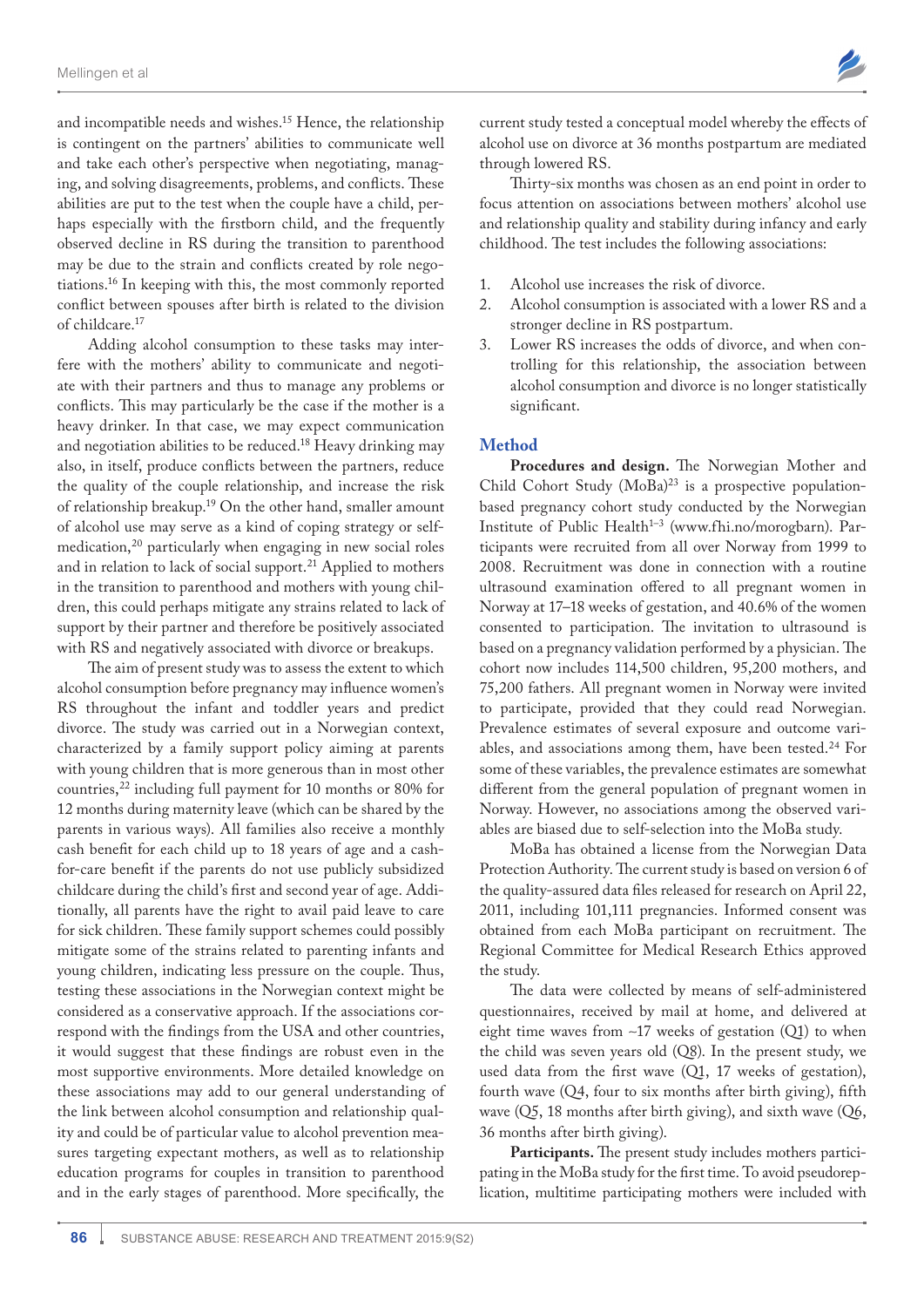only their first participating pregnancy. For the purposes of the current study, inclusion criterion was that mothers had indicated their status as either married (*n* = 39,355) or cohabiting  $(n = 43,007)$ . Thus, the available sample was 82,362. Mothers' mean age was 29.6 years  $(SD = 4.61)$ , and the average couple duration was  $6.24$  years  $(SD = 4.15)$ .

**Measures and variables.** *Alcohol consumption.* Alcohol consumption was measured at 17 weeks of gestation (Q1), with questions about drinking three months before pregnancy. Alcohol consumption was measured according to monthly frequency, the usual number of alcohol units (AUs) per drinking occasion, and monthly heavy episodic drinking (HED).

The alcohol frequency was measured with the following question: *How often did you consume alcohol in the three months before you became pregnant?* The response categories were: (1) "approximately 6–7 times a week," (2) "approximately 4–5 times a week," (3) "approximately 2–3 times a week," (4) "approximately once a week," (5) "approximately 1–3 times a month," (6) "less than once a month," and (7) "never."

The amount of drinking was measured in AUs, where one unit was equivalent to 1.5 cL pure alcohol (one bottle of alcopop/cider, one glass of beer (1/3 L), one wineglass of red wine or white wine, one sherry glass of sherry or other fortified wine, one glass with a single measure of spirit or liquor); the amount of drinking was measured with the following question: *How many alcohol units did you normally drink when you consumed alcohol in the three months before you became pregnant?* The response categories were: 10 or more, 7–9, 5–6, 3–4, 1–2, and <1. In the analysis, all item values were recoded to reflect the continuous underlying metric (1–2 episodes coded as 1.5, 3–4 episodes coded as 3.5, 5–6 episodes coded as 5.5, 7–9 episodes coded as 8, and 10 or more episodes coded as 10).

Total weekly consumption was calculated by multiplying number of units per drinking occasion and weekly frequency of drinking. This variable was recoded into three categories: a low-risk group drinking ,7 AUs a week, a medium-risk group drinking between 7 and 14 AUs a week, and a high-risk group drinking 14 AUs or more a week.

*Partner relationship.* RS was measured using five items scored on a Likert agreement scale ranging from 1 "totally agree" to 6 "don't agree at all." In the current study, we used data on RS collected at Q1, Q4, Q5, and Q6. The scale originally contained 10 items, showing good psychometric properties (Cronbach's alpha = 0.91) and was highly correlated with the Quality of Marriage Index  $(r = 0.92)$ .<sup>25</sup> Only a subset of the sample received the full 10-item scale. The five-item version was available for all the participants in the MoBa study and was used for the present study. The five-item version included the following items: *My partner and I have problems in our relationship*; *I am very happy in my relationship*; *My partner is generally very understanding*; *I am satisfied with my relationship with my partner*; and *We agree about child rearing issues*, with a Cronbach's alpha of 0.85. The five-item scale was highly correlated with the 10-item scale  $(r = 0.98)$ . The duration of relationships was measured

using the mother's report of how long they had had a sexual relationship with their current partner before the pregnancy.

*Statistical procedure.* The current study examined RS and dissolution as proximal and distal outcomes of alcohol consumption, respectively, with alcohol consumption groups as defined by total consumption as the key independent variable.

The overarching framework for the analysis was mediation analysis. A mediation analysis is a path analysis that describes direct and indirect associations between an independent variable (*X*) and one or more outcome variables (*Y*). A mediator (*Z*) is an intermediate variable that explains why the independent variable affects the outcome. The current study examined whether alcohol consumption (*X*) affects the risk of relationship dissolution (*Y*) indirectly through changes in RS (*Z*) from pregnancy to 36 months postpartum. This requires specification of several regression equations: one set regressing the outcome on the mediator and the independent variable and the other set regressing the mediator on the independent variable. Figure 1 shows the full model tested in the present study. This model predicts that alcohol consumption increases the risk of divorce (C path) through affecting baseline differences in RS (A1) and the slope of change in RS from pregnancy to 36 months postpartum (A2), which in turn affects the odds of divorce (paths B1 and B2).

The proposed mediator, level of and change in RS, was modeled through a mediated latent curve model, measuring the level of and change in RS from week 17 of pregnancy to 36 months after childbirth. The latent curve analysis<sup>26</sup> used information from four time points, modeling the covariance between time points as function of an intercept factor  $(\alpha)$  and a slope factor (*β*). The intercept factor captured interindividual differences in the *level* of RS at baseline (Q1) with parameters  $\mu_{\alpha}$  and  $\zeta_{\alpha i}$  for the intercept factor. The slope factor captured interindividual differences in intraindividual *change* in RS, with mean  $\mu_{\beta}$  and variance  $\zeta_{\beta i}$ . To fix the scaling of change to an interpretable metric, the loadings for the prepregnancy measurement were fixed to 0 and the loading for the 36 months

**Table 1.** Descriptive statistics for main study variables.

|                                    | $\frac{N}{M(SD)}$ | $\mathbf n$ |
|------------------------------------|-------------------|-------------|
| <b>Alcohol Consumption Q1</b>      |                   |             |
| Low risk                           | 89.3%             | 67155       |
| Medium risk                        | 8.8%              | 6609        |
| High risk                          | $1.9\%$           | 1467        |
| <b>Marital status Q6 36 months</b> |                   |             |
| Intact                             | 96.9%             | 39352       |
| Divorce/split                      | 3.1%              | 1279        |
| Relationship satisfaction Q1       | 5.27(0.69)        | 76503       |
| Relationship satisfaction Q4       | 5.20 (0.78)       | 67778       |
| Relationship satisfaction Q5       | 5.10(0.84)        | 52078       |
| Relationship satisfaction Q6       | 5.01(0.90)        | 39331       |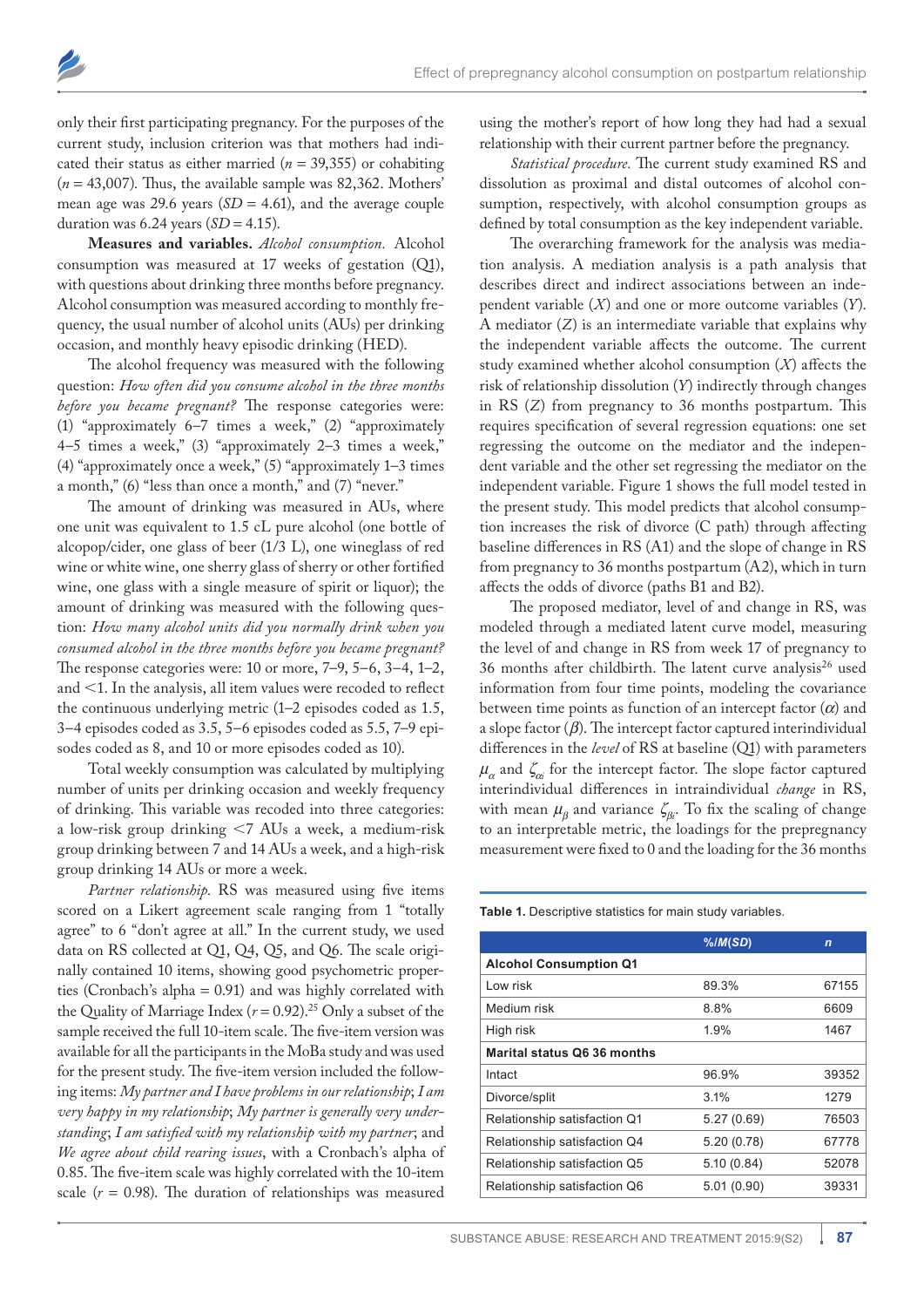postpartum was fixed to 1. To accommodate nonlinear change in the postpartum measurement, the loadings for the slope factor on the postmeasurements at 4–6 and 18 months were estimated freely, a procedure sometimes referred to as "stretching time."26 For this scaling of time, the mean of the slope component  $(\mu_{\rho})$  reflected the mean change from prepregnancy to 36 months postpartum. The slope and intercept in RS were regressed on alcohol groups, specified through dummy variable coding of alcohol groups. Low-risk consumption was used as the reference group for coding. The structural part of the regression equation of the intercept factor was:

Y = B0 + B1dummyMediumRisk + B2dummyHighRisk + error, where dummyMediumRisk and dummyHighRisk are contrasted with the reference group at low-risk consumption.

The structural part of the regression equation for the slope factor was:

 $Y = B0 + B1$ dummyMediumRisk + B2dummyHigh-Risk + error, where dummyMediumRisk and dummyHigh-Risk are contrasted with the slope of change in the reference group at low-risk consumption.

The final outcome to be examined was relationship dissolution at 36 months. In this part of the overall model, dissolution at 36 months was regressed on the level of and change in RS and alcohol consumption group prepregnancy, using a logit link function for the dependent variable. The equation for the logistic regression was:

 $Dissolution = B0 + B1dummyMedianRisk + B2dummy-$ HighRisk + B3Interceptfactor + B4SlopefactorRelationshipSatisfaction + error, where dummyMediumRisk and

e1

dummyHighRisk are contrasted with the reference group at low-risk consumption. For increased interpretability, regression coefficients were transformed from a logit scale to odds ratios and predicted probabilities.

A set of regression models were estimated simultaneously, enabling an integrated test of the full mediation model. All statistical procedures were conducted in Mplus 7.31. The model was estimated using full information maximum likelihood. As the model included a binary outcome, adaptive quadrature estimation was used for the model. For the dependent variables, missing data were estimated for the dependent variables, but not for the missing covariates. A total of 12,779 participants had missing data on one or more covariates and were excluded from the analysis. In addition, 466 cases with missing data on all dependent variables were excluded. The remaining 69,117 cases had data on all covariates and at least one observation on the dependent variable. After establishing the mediation model, alternative explanations were assessed by including covariates, such as marital status, duration of relationship, age, level of education, and planned pregnancy.

#### **Results**

e2 ) (e3 ) (e4

**Descriptive statistics.** Table 1 shows alcohol risk group size and mean level of relationship satisfaction across measurements. According to the current classification, the lowrisk group comprised  $89.3\%$  ( $n = 67,155$ ) of the sample, the medium-risk group comprised 8.8% (*n* = 6609), and the highrisk group comprised 1.9% ( $n = 1467$ ) of the total sample. The probability of being a first-time parent was higher in the



**Figure 1.** The full model tested in the present study. The model predicts that alcohol consumption increases risk of divorce (**C** path) through affecting baseline differences in relationships satisfaction (**A1**) and the slope of change in relationship satisfaction from pregnancy to 36 months postpartum (**A2**), which in turn affects the odds of divorce (paths **B1** and **B2**).

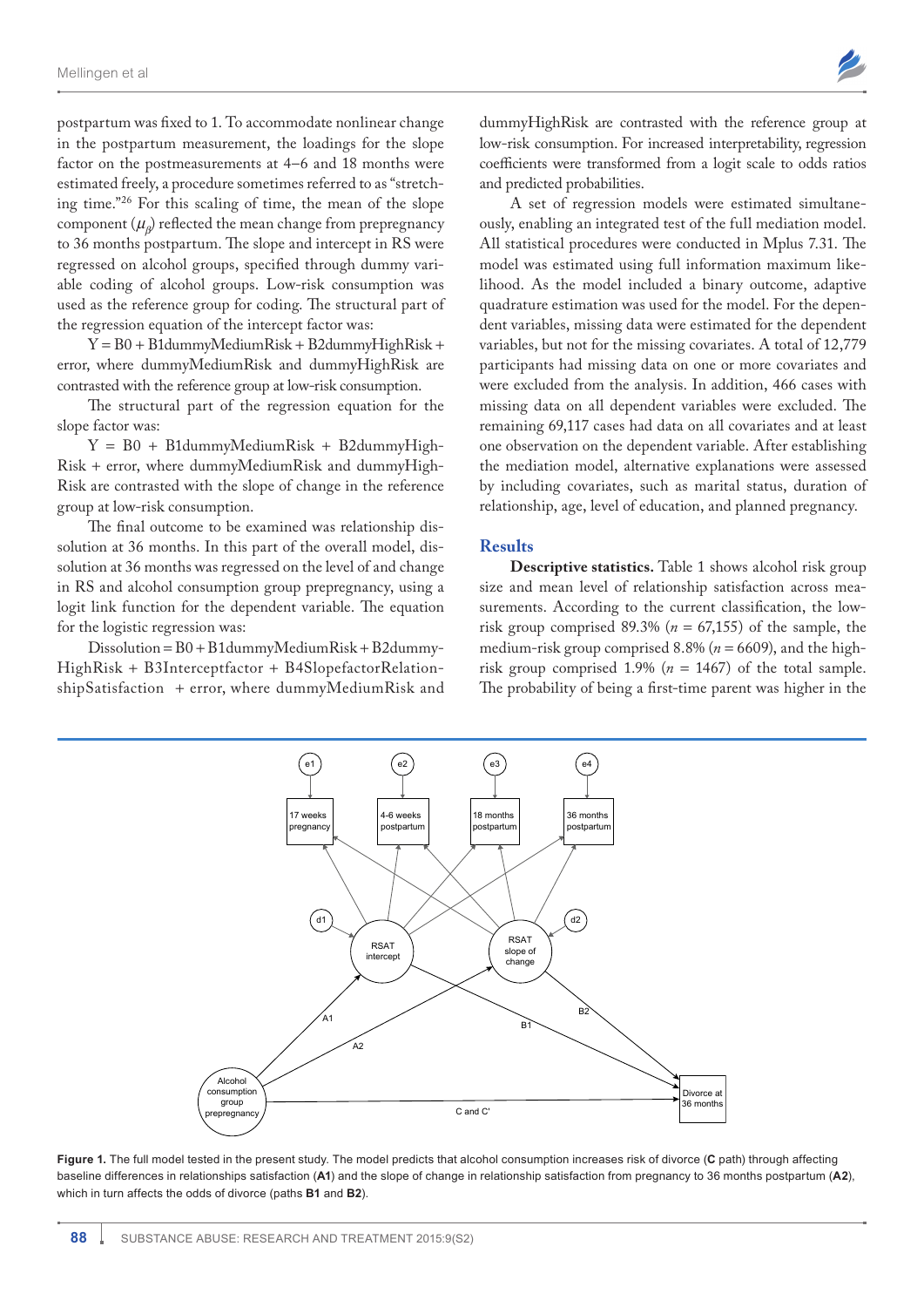| <b>RISK GROUP</b> | <b>RELATIONSHIP SATISFACTION</b> |                                 | <b>DIVORCE 36 MONTHS POST PARTUM</b> |                                |  |
|-------------------|----------------------------------|---------------------------------|--------------------------------------|--------------------------------|--|
|                   | <b>INTERCEPT [95% CI]</b>        | <b>SLOPE OF CHANGE [95% CI]</b> | <b>OR [95% CI]</b>                   | <b>PREVALENCE (%) [95% CI]</b> |  |
| LOW               | 5.28 [5.28 to 5.29]              | $-0.27$ [ $-0.28$ to $-0.26$ ]  | 1.00                                 | $3.1$ [2.9 to 3.3]             |  |
| Medium            | 5.28 [5.26 to 5.3]               | $-0.31$ [ $-0.34$ to $-0.29$ ]  | 1.20 [0.98 to 1.47]                  | $3.6$ [3.0 to 4.4]             |  |
| High              | 5.23 [5.19 to 5.27]              | $-0.33$ [ $-0.38$ to $-0.28$ ]  | 1.55 [1.06 to 2.28]                  | 4.7 [3.2 to 6.7]               |  |
|                   |                                  |                                 |                                      |                                |  |

**Table 2.** RS and divorce by alcohol consumption risk group classification.

high-risk group (79.2% first-time parents) compared to the low-risk group (52.2% first-time parents). The probability of being married (as opposed to cohabiting) was higher in the low-risk group (47.2%) than in the high-risk group (32.9%). The proportion of pregnancy being unplanned was higher in the high-risk group (30.5%) than in the low-risk group (16.3%). The alcohol consumption groups also differed with regard to couple duration, with high-risk consumers having a shorter couple duration  $(M = 4.53)$  than low-risk consumers  $(M = 6.40)$ . For age and level of education, differences were statistically significant, but the effect sizes were small.

**Mediation model.** The effect of alcohol consumption on relationship outcomes was tested in a mediated latent curve analysis, as depicted in Figure 1. In this model, RS was modeled as a proximal outcome of high-risk alcohol use and with divorce at 36 months as a distal end point. The model states that high-risk consumption affects the risk of divorce partly through reducing RS. In the first set of analysis, only direct effects of alcohol use on RS were included.

According to the classical definition of mediation, the independent variable alcohol consumption group (*X*) should be associated with divorce, as shown in path C of Figure 1. The two columns of Table 2 show the effect of alcohol consumption groups on risk of divorce, expressed as odds ratios and predicted probabilities. In line with the mediation model, mothers in the high-risk group had 55% higher odds of divorce or breakup than mothers from the low-risk group  $(\exp(B) = 1.55$  [1.06, 2.28]).

The mediation model also predicts that alcohol consumption group is related to RS, as depicted in paths A1 and A2 of Figure 1. Being in the high-risk group was associated with a lower baseline level of RS  $(B = -0.051, B/\text{SE} = -2.691,$  $P < 0.01$ ) as compared to the low-risk group, and a stronger reduction in RS from baseline to 36 months  $(B = -0.063,$  $B/SE = -2.28$ ,  $P < 0.05$ ). As shown in Table 2, the mean level of change in RS across the period was −0.27 [−0.28, −0.26] for the low-risk group, −0.31 for the medium-risk group, and −0.33 [−0.38, −0.28] for the high-risk group. The common standard deviation for the slope of change was 0.57, indicating strong individual difference around the mean slope of change. To exemplify, a mother in the high-risk group with 1 SD more negative slope of change than the mean slope of change would reduce the level of RS with  $-0.33 - 1 \times 0.57 = 0.90$  units. A mother with 1 SD more positive slope of change would *increase* her RS with −0.33 + 1 × 0.57 = 0.24 units. This indicates that alcohol risk group differences in change in RS were relatively weak compared to the overall individual variability.

The mediation model also predicted that the mediating variable, baseline level of RS intercept (Z1), and change in RS (Z2) were associated with higher odds of divorce, as described by paths B1 and B2 in Figure 1. In line with this prediction, a one-unit increase in baseline RS was associated with a −1.02 logit reduction in the odds of divorce. A one-unit increase in the slope of change across the period was associated with a 1.6 logit decrease in the odds of divorce. The effects of change in RS in the three groups of alcohol consumption can be shown by plugging the mean level of change in RS for each risk group. A prototypical mother in the high-risk group would have an odds ratio of divorce at  $exp(B) = 1.68$  [1.60, 1.78] as compared to a mother in the high-risk group with no decrease in RS. A prototypical mother in the low-risk group would have an odds ratio of divorce at  $exp(B) = 1.52$  [1.46, 1.59] as compared to a mother in the low-risk group with no decrease in RS (Table 3).

In line with the criteria for mediation, when including the paths from level (path B1) and slope of change (path B2) in RS, the association between high-risk consumption and divorce (path C') was no longer statistically significant,  $exp(B) = 1.40$ [0.92, 2.12], indicating that parts of the relationship between high-risk consumption and divorce were mediated through the level of and change in RS. Sobel tests of indirect effects

**Table 3.** Odds ratio of divorce and percentage risk of divorce as a function of alcohol consumption risk group and change in RS.

| <b>RISK GROUP</b> | <b>ODDS RATIO</b> |                      |             |             | <b>PERCENTAGE POINT ESTIMATE</b> |                    |  |
|-------------------|-------------------|----------------------|-------------|-------------|----------------------------------|--------------------|--|
|                   | -1 SD SLOPE       | <b>AVERAGE SLOPE</b> | +1 SD SLOPE | -1 SD SLOPE | <b>AVERAGE SLOPE</b>             | <b>+1 SD SLOPE</b> |  |
| Low risk          | 3.47              | 1.52                 | 0.67        | 4.1%        | 1.8%                             | 0.8%               |  |
| Medium risk       | 3.72              | 1.63                 | 0.71        | 4.9%        | 2.2%                             | 1.0%               |  |
| High risk         | 3.82              | 1.68                 | 0.73        | 6.4%        | 2.9%                             | 1.3%               |  |

**Note:** Evaluated at SD slope of change = 0.52 and intercept factor RS = 5.28. Reference for odds ratio is individual with no change in RS.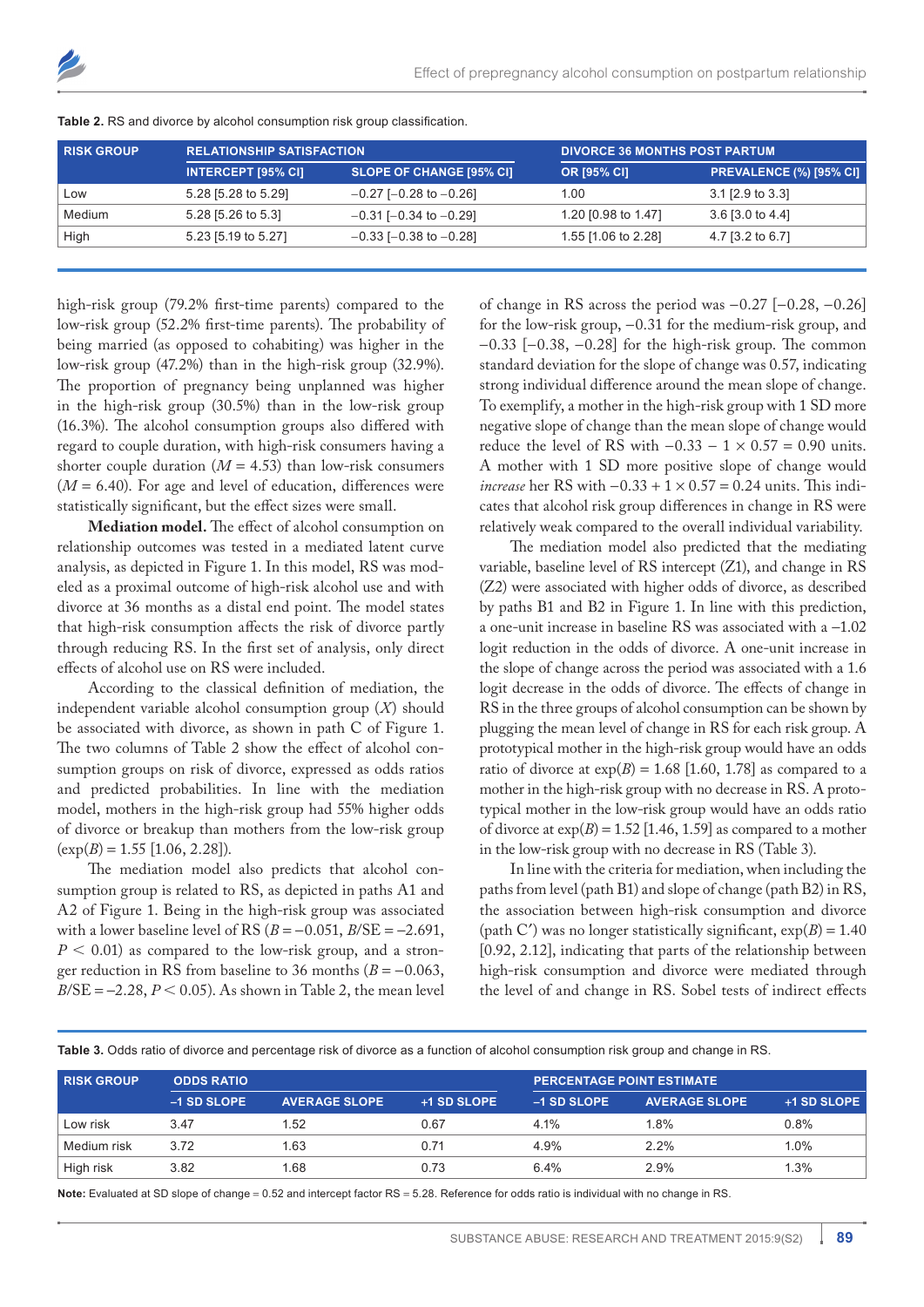revealed that most of the association between high-risk consumption and divorce was mediated through slope differences in RS across time (indirect effect: 0.097, *t* = 2.25, *P* = 0.024) rather than prebirth differences in RS (indirect effect: 0.052,  $t = 2.67$ ,  $P = 0.008$ ).

To test for alternative explanations, we also adjusted the current model for other confounders and mediators, including marital status, age, education, planned pregnancy, first-time parent, and relationship duration. As shown in Table 4, the effect of alcohol risk group on slope of change in RS was nonsignificant when adjusting for planned pregnancy, suggesting that the association between high-risk alcohol consumption and RS consumption overlapped with the association between nonplanned pregnancy and RS. For divorce, the association between high-risk alcohol consumption and divorce was nonsignificant when including duration and planned pregnancy as independent variables, suggesting overlapping effects with divorce. This pattern reflects that the duration of relationship was longer among low-risk consumer and inversely related to divorce. Additionally, planned pregnancy was higher among low-risk consumers and inversely related to divorce.

#### **Discussion**

High alcohol consumption level before pregnancy was associated with a lower level of RS and a higher risk of divorce or breakup when the child was 36 months old. The findings were consistent with a model whereby high alcohol consumption increases the risk of divorce through a steeper decline in RS after birth and onward. Moreover, the development (slope) in RS was the strongest indicator for the risk of divorce. This may indicate that findings from previous research on alcohol use and relationship quality, mainly focusing on male alcoholics and their spouses,<sup>3</sup> also apply to high-consuming women in the general population. Hence, our findings are in keeping with previous studies observing associations between excessive drinking and increased risk of divorce in the general population.7,27,28

Previous findings have also shown that RS tends to decline after the birth of a child.<sup>29-33</sup> Our findings indicate

that this is also the case for Norwegian mothers in spite of a relatively generous family support policy in Norway. Their RS declined throughout the postpartum period irrespective of the level of alcohol use. However, high level of alcohol use added to the general tendency of decreasing RS and divorce.

Various factors may explain the association between high consumption of alcohol and reduced relationship quality and divorce among the participating mothers. A previous study from the MoBa cohort<sup>14</sup> has shown that the mothers with the highest prepregnancy alcohol consumption level had started to resume their alcohol habits already at four to six months postpartum. By the time when the child was 18 months and even more so at 36 months, their alcohol use was at about the same level as it was before they got pregnant. Thus, the mothers' increasing alcohol consumption throughout the infant and toddler years into a relatively high level could therefore partly explain the steeper fall in RS and the higher risk of divorce. More specifically, a high level of alcohol use would likely imply a pattern of HED, which in itself could be a critical event in a couple relationship<sup>34</sup> and may cause both direct and indirect strains to the relationship.<sup>28</sup> Moreover, relationship problems caused by excessive drinking may also act as a trigger for more drinking, resulting in a negative feedback loop.5,35 Alcohol-related problems in the couple relationship would perhaps particularly be the case in a phase of life when mothers are expected to devote great deal of time and attention to nurturing and caring for their young children, and heavy drinking might be considered to be more socially deviant than in other phases of life.

At a more general level, women who drink excessively have traditionally been criticized for neglecting their roles as wives and mothers and have been portrayed as lacking in characteristics associated with "femininity."36,37 However, this view of women and alcohol may have been changing during the last decades in parallel with the increase in alcohol use among women.8,9 In keeping with this, mothers of young children may describe how excessive drinking returns them to their youth by allowing them to perform a younger, carefree version of themselves having fun, where they literally have a

| <b>INTERCEPT FACTOR</b> |                    | <b>SLOPE FACTOR</b> |                    | <b>DIVORCE</b>   |                    |
|-------------------------|--------------------|---------------------|--------------------|------------------|--------------------|
| <b>HIGH RISK</b>        | <b>MEDIUM RISK</b> | <b>HIGH RISK</b>    | <b>MEDIUM RISK</b> | <b>HIGH RISK</b> | <b>MEDIUM RISK</b> |
| $-0.051**$              | $-0.001$ Ns        | $-0.063*$           | $-0.045*$          | $0.438*$         | $0.18$ Ns          |
|                         |                    |                     |                    |                  |                    |
| $-0.040*$               | $0.008$ Ns         | $-0.056*$           | $-0.038**$         | $0.372$ Ns       | $0.105$ Ns         |
| $-0.131***$             | $-0.067***$        | $-0.007$ Ns         | $0.002$ Ns         | $0.435*$         | $0.177$ Ns         |
| $-0.081***$             | $-0.022*$          | $-0.029$ Ns         | $-0.021$ Ns        | $0.258$ Ns       | $0.051$ Ns         |
| $-0.056**$              | $-0.004$ Ns        | $-0.06*$            | $-0.044**$         | $0.433$ Ns       | $0.175$ Ns         |
| $-0.021$ Ns             | $0.012$ Ns         | $-0.063*$           | $-0.046***$        | $0.305$ Ns       | $0.118$ Ns         |
| $-0.052**$              | $-0.004$ Ns        | $-0.065*$           | $-0.048***$        | $0.455*$         | $0.233*$           |
|                         |                    |                     |                    |                  |                    |

**Table 4.** Sensitivity analysis of total unstandardized effects with and without adjustment for other covariates.

Notes:  $*P < 0.05$ ;  $*P < 0.01$ ;  $**P < 0.001$ ; Ns Nonsignificant at the 0.05 level of significance.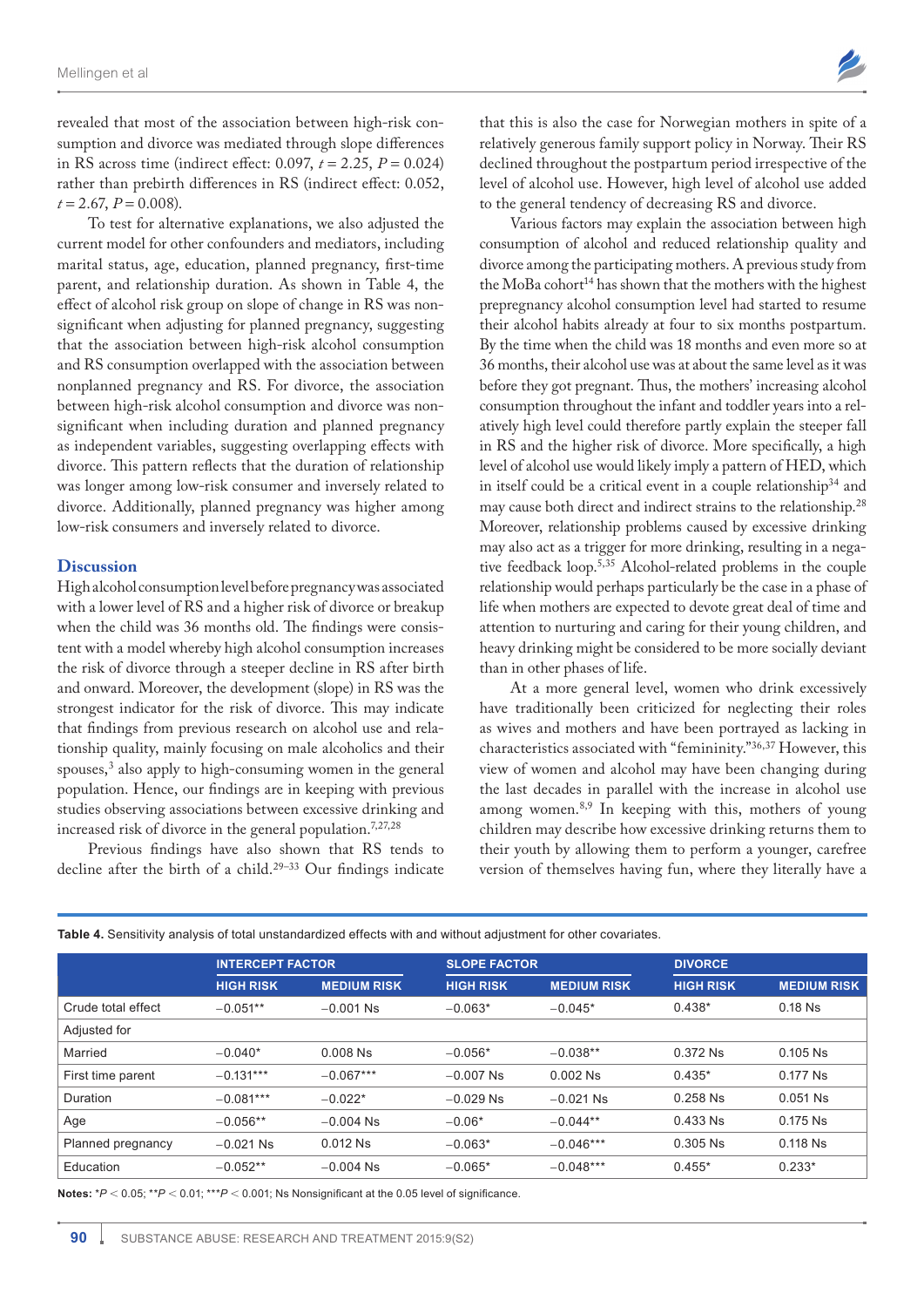

"time out" from their parental responsibilities and also metaphorically transporting themselves to an earlier stage of life.<sup>38</sup> Perhaps any changes in the role of alcohol for women with young children also may account for the lack of support of the alternative hypothesis that moderate drinking may enhance RS through a stress relieving effect as suggested by Steinglass and Robertson<sup>2</sup> more than 30 years ago. In any event, the fact that also mothers in the low- and medium-risk alcohol consumption groups experienced a fall in RS indicates that a possible stress relieving effect of alcohol is not relevant to the relationship quality.

The lack of any significant associations between prepregnancy alcohol consumption and postpartum RS and divorce in the adjusted model may suggest that high-risk alcohol consumption in itself was not causing relationship deterioration. Rather, high consumers tend to have several characteristics associated with higher risks of marital dissolution, such as being younger, having unplanned pregnancies, not being married, and having relationships of shorter duration. Thus, high-risk consumption before pregnancy may perhaps best be considered a risk marker for subsequent relationship deterioration and dissolution.

Some limitations of the study should be acknowledged. First, by relying on self-reported questionnaires, the study might have underestimated the mothers' alcohol consumption due to any social desirability of light drinking among mothers with young children. Thus, the numbers of medium- and highrisk consumers may be a conservative estimate. Additionally, the lack of data on fathers' drinking and RS is an obvious limitation of the present study precluding the possibility of investigating the interplay between mothers and fathers. In keeping with this, studies have shown that heavy drinking is most strongly associated with relationship dissolution when one of the partners drinks less frequently and the other drinks heavily.28 However, in previous analyses from the MoBa study, we found little evidence for such a discordant effect on RS among parents in the transition to parenthood.39 Moreover, the observed effects related to alcohol use were generally quite modest in magnitude; thus, one should be cautious with drawing strong conclusion from the current findings. Still, 55% higher odds of divorce in the high-risk consumption group may have clinical implications for prevention efforts aiming at pregnant women and parents with young children. The higher risk may particularly be of relevance if it continues as the child grows older and the divorce rate increases. In the future, similar studies should therefore expand the follow-up period after a child is born.

The current study also has several strengths. First, the longitudinal design ensured a temporal isolation of independent variables, mediators, and outcomes. The mediating process observed was truly intraindividual, aligning the level of the mediating process to the outcome. Second, the test of alternative explanations point to several other potential mechanisms. Thus, mothers with higher alcohol consumption had a higher prevalence of unplanned pregnancies, and when controlling for unplanned pregnancy, the effects of alcohol

consumption were no longer significant. This pattern of findings provides a more detailed account of involved processes. From the current patterns, one might speculate if alcohol use increases the probability of unplanned pregnancies, which again leads to lowered RS, which ultimately increases the risk of relationship dissolution. Finally, the large data set provided a sufficient number of women with high-risk alcohol consumption and a high statistical power enabling tests of associations with expected low effect size, and therefore made it possible to identify associations that would not be possible to identify in smaller data sets.

In conclusion, the findings lend support to the notion that excessive drinking is associated with relationship deterioration and increased risk of divorce. Moreover, it extends previous findings among male alcoholics to female high-risk drinkers in a community population with young children, adding to our knowledge of these associations. Living in a country with a generous family policy particularly aiming at parents with small children may not seem to make a difference when it comes to the association between high-risk alcohol use and relationship quality and stability.

#### **Author Contributions**

Conceived and designed the experiments: SM, TT, FT. Analyzed the data: TT, SM. Wrote the first draft of the manuscript: SM. Contributed to the writing of the manuscript: SM, TT, FT. Agree with manuscript results and conclusions: SM, TT, FT. Jointly developed the structure and arguments for the paper: SM, TT, FT. Made critical revisions and approved final version: SM, TT, FT. All authors reviewed and approved of the final manuscript.

#### **References**

- 1. Halford WK, Bouma R, Kelly A, Young RM. Individual psychopathology and marital distress – analyzing the association and implications for therapy. *Behav Modif*. 1999;23(2):179–216.
- 2. Steinglass P, Robertson A. The alcoholic family. In: Kissin B, Begleiter H, eds. *The Biology of Alcoholism*. Washington, DC: Springer; 1983:243–307.
- 3. Marshal MP. For better or for worse? The effects of alcohol use on marital functioning. *Clin Psychol Rev*. 2003;23(7):959–97.
- 4. Cranford JA, Floyd FJ, Schulenberg JE, Zucker RA. Husbands' and wives' alcohol use disorders and marital interactions as longitudinal predictors of marital adjustment. *J Abnorm Psychol*. 2011;120(1):210–22.
- 5. Rodriguez LM, Neighbors C, Knee CR. Problematic alcohol use and marital distress: an interdependence theory perspective. *Addict Res Theory*. 2014;22(4):294–312.
- 6. Ostermann J, Sloan FA, Taylor DH. Heavy alcohol use and marital dissolution in the USA. *Soc Sci Med*. 2005;61(11):2304–16.
- 7. Torvik FA, Roysamb E, Gustavson K, Idstad M, Tambs K. Discordant and concordant alcohol use in spouses as predictors of marital dissolution in the general population: results from the hunt study. *Alcohol Clin Exp Res*. 2013;37(5):877–84.
- 8. Dawson DA, Goldstein RB, Saha TD, Grant BF. Changes in alcohol consumption: United States, 2001–2002 to 2012–2013. *Drug Alcohol Depend*. 2015;148:56–61.
- 9. Smith L, Foxcroft D. *Drinking in the UK*: *An Exploration of Trends*. York: Joseph Rowntree Foundation; 2009.
- 10. Roberts LJ, Leonard KE. Gender differences and similarities in the alcohol and marriage relationship. In: Wilsnack RW, Wilsnack SC, eds. *Gender and Alcohol*. New Brunswick, NJ, USA: Rutgers Center of Alcohol Studies; 1997:289–311.
- 11. Mitnick DM, Heyman RE, Slep AMS. Changes in relationship satisfaction across the transition to parenthood: a meta-analysis. *J Fam Psychol*. 2009; 23(6):848–52.